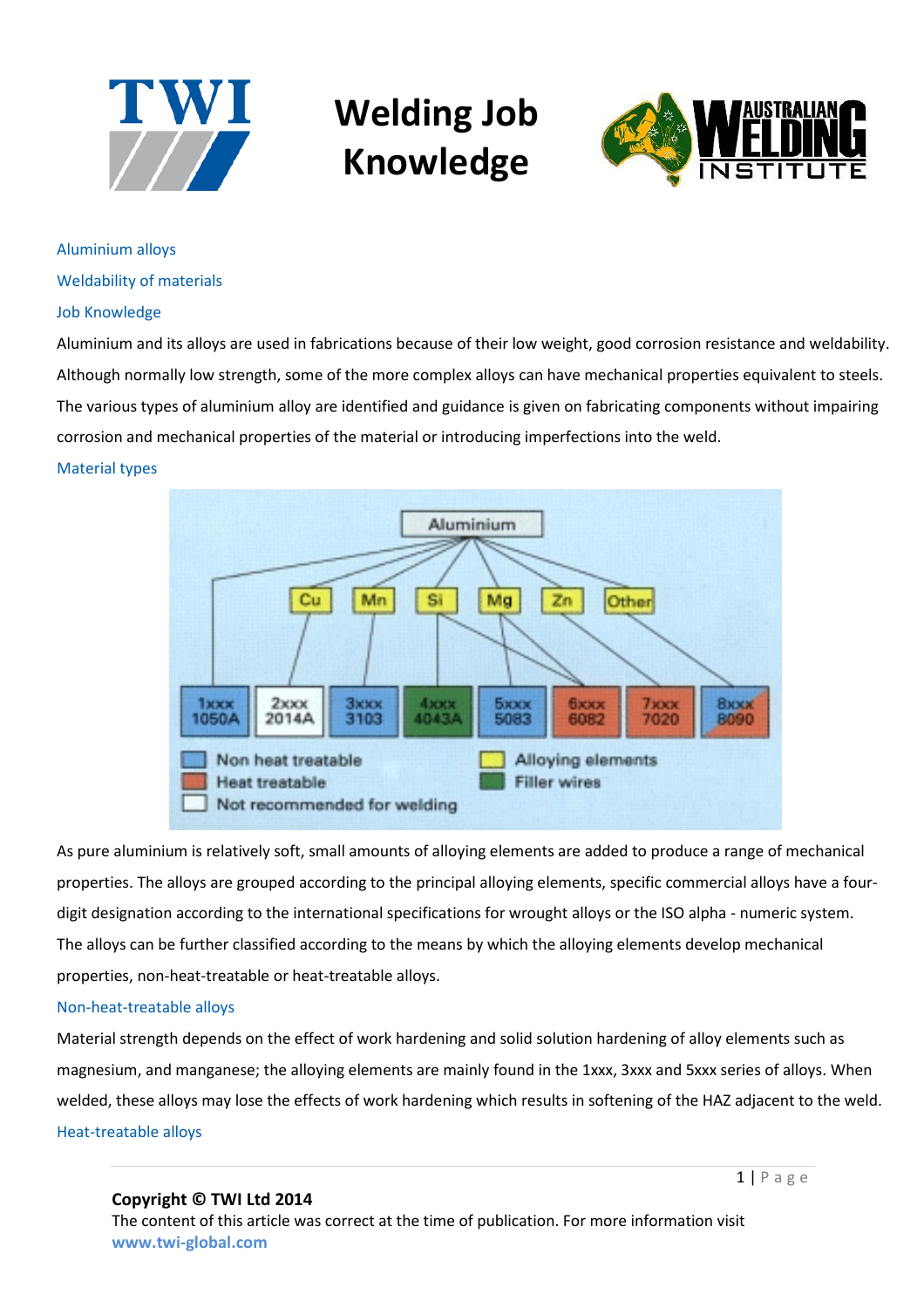



Material hardness and strength depend on alloy composition and heat treatment (solution heat treatment and quenching followed by either natural or artificial ageing produces a fine dispersion of the alloying constituents). Principal alloying elements are defined in the 2xxx, 6xxx and 7xxx series. Fusion welding redistributes the hardening constituents in the HAZ which locally reduces material strength.

#### Processes

Most of the wrought grades in the 1xxx, 3xxx, 5xxx, 6xxx and medium strength 7xxx (e.g. 7020) series can be fusion welded using TIG, MIG and oxyfuel processes. The 5xxx series alloys, in particular, have excellent weldability. High strength alloys (e.g. 7010 and 7050) and most of the 2xxx series are not recommended for fusion welding because they are prone to liquation and solidification cracking.

The technique of Friction Stir Welding is particularly suited to aluminium alloys. It is capable of producing sound welds in many alloys, including those heat treatable alloys which are prone to hot cracking during fusion welding.

### Filler alloys

Filler metal composition is determined by:

- weldability of the parent metal
- minimum mechanical properties of the weld metal
- corrosion resistance
- anodic coating requirements

Nominally matching filler metals are often employed for non-heat-treatable alloys. However, for alloy-lean materials and heat-treatable alloys, non-matching fillers are used to prevent solidification cracking.

The choice of filler metal composition for the various weldable alloys is specified in BS EN 1011 Pt 4:2000 for TIG and MIG welding; recommended filler metal compositions for the more commonly used alloys are given in the*Table*.

| )hical DesะFl        | <b>Application</b>           |
|----------------------|------------------------------|
| 1Al 99.8(A \al plant |                              |
| 3Al Mn1              | s, heat exchang              |
| 4AI Si5(A)           | re/rod                       |
|                      | 5Al Mg4.5 \bil wagons, bridg |
| 5AI Mg2M             | hicles, marine               |
| 5AI Mg5C             | re/rod                       |

### **Copyright © TWI Ltd 2014**

The content of this article was correct at the time of publication. For more information visit **www.twi-global.com**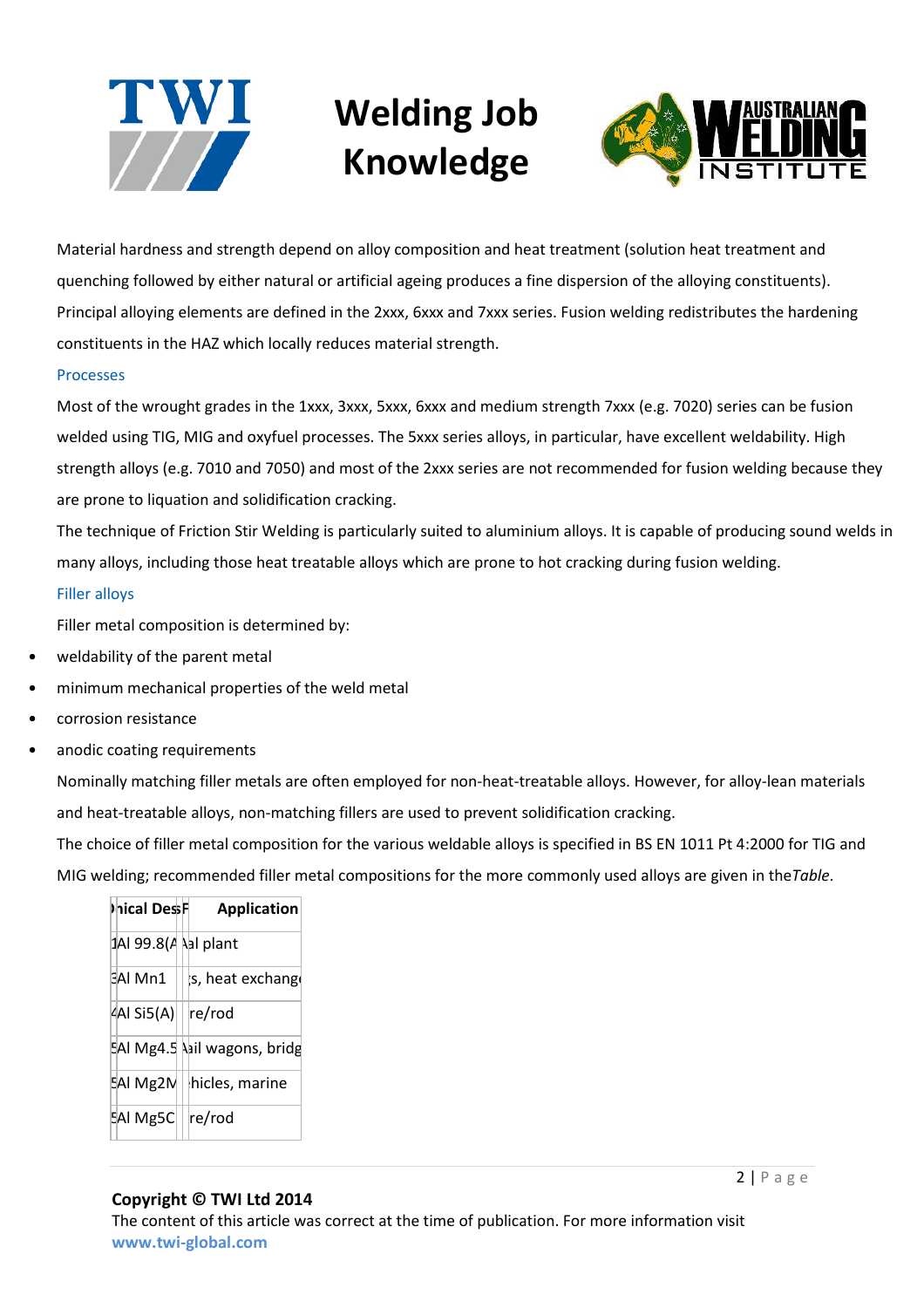





#### Imperfections in welds

Aluminium and its alloys can be readily welded providing appropriate precautions are taken. The most likely imperfections in fusion welds are:

- porosity
- cracking
- poor weld bead profile

#### Porosity



Porosity is often regarded as an inherent feature of MIG welds; typical appearance of finely distributed porosity in a TIG weld is shown in the photograph. The main cause of porosity is absorption of hydrogen in the weld pool which forms discrete pores in the solidifying weld metal. The most common sources of hydrogen are hydrocarbons and moisture from contaminants on the parent material and filler wire surfaces, and water vapour from the shielding gas atmosphere. Even trace levels of hydrogen may exceed the threshold concentration required to nucleate bubbles in the weld pool, aluminium being one of the metals most susceptible to porosity.

To minimise the risk, rigorous cleaning of material surface and filler wire should be carried out. Three cleaning techniques are suitable; mechanical cleaning, solvent degreasing and chemical etch cleaning.

In gas shielded welding, air entrainment should be avoided by making sure there is an efficient gas shield and the arc is protected from draughts. Precautions should also be taken to avoid water vapour pickup from gas lines and welding equipment; it is recommended that the welding system is purged for about an hour before use.

**Mechanical cleaning**

The content of this article was correct at the time of publication. For more information visit **www.twi-global.com**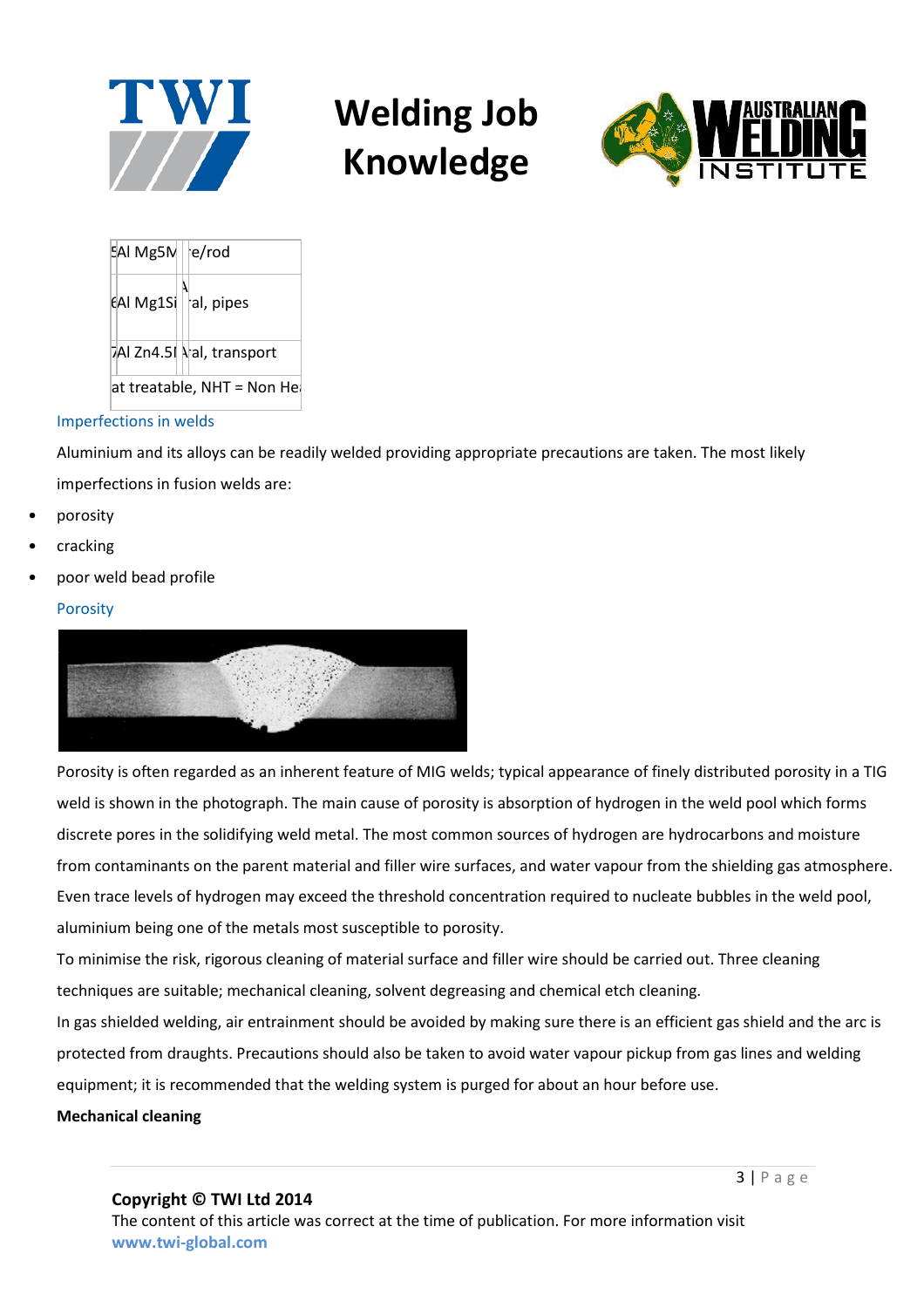



Wire brushing (stainless steel bristles), scraping or filing can be used to remove surface oxide and contaminants.

Degreasing should be carried out before mechanical cleaning.

### **Solvents**

Dipping, spraying or wiping with organic solvents can be used to remove grease, oil, dirt and loose particles.

### **Chemical etching**

A solution of 5% sodium hydroxide can be used for batch cleaning but this should be followed by rinsing in HNO3and water to remove reaction products on the surface.

### Solidification cracks



Cracking occurs in aluminium alloys because of high stresses generated across the weld due to the high thermal expansion (twice that of steel) and the substantial contraction on solidification - typically 5 % more than in equivalent steel welds.

Solidification cracks form in the centre of the weld, usually extending along the centreline during solidification. Solidification cracks also occur in the weld crater at the end of the welding operation. The main causes of solidification cracks are as follows:

- incorrect filler wire/parent metal combination
- incorrect weld geometry
- welding under high restraint conditions

The cracking risk can be reduced by using a non-matching, crack-resistant filler (usually from the 4xxx and 5xxx series alloys). The disadvantage is that the resulting weld metal may have a lower strength than the parent metal and not respond to a subsequent heat treatment. The weld bead must be thick enough to withstand contraction stresses. Also, the degree of restraint on the weld can be minimised by using correct edge preparation, accurate joint set up and correct weld sequence.

Liquation cracking